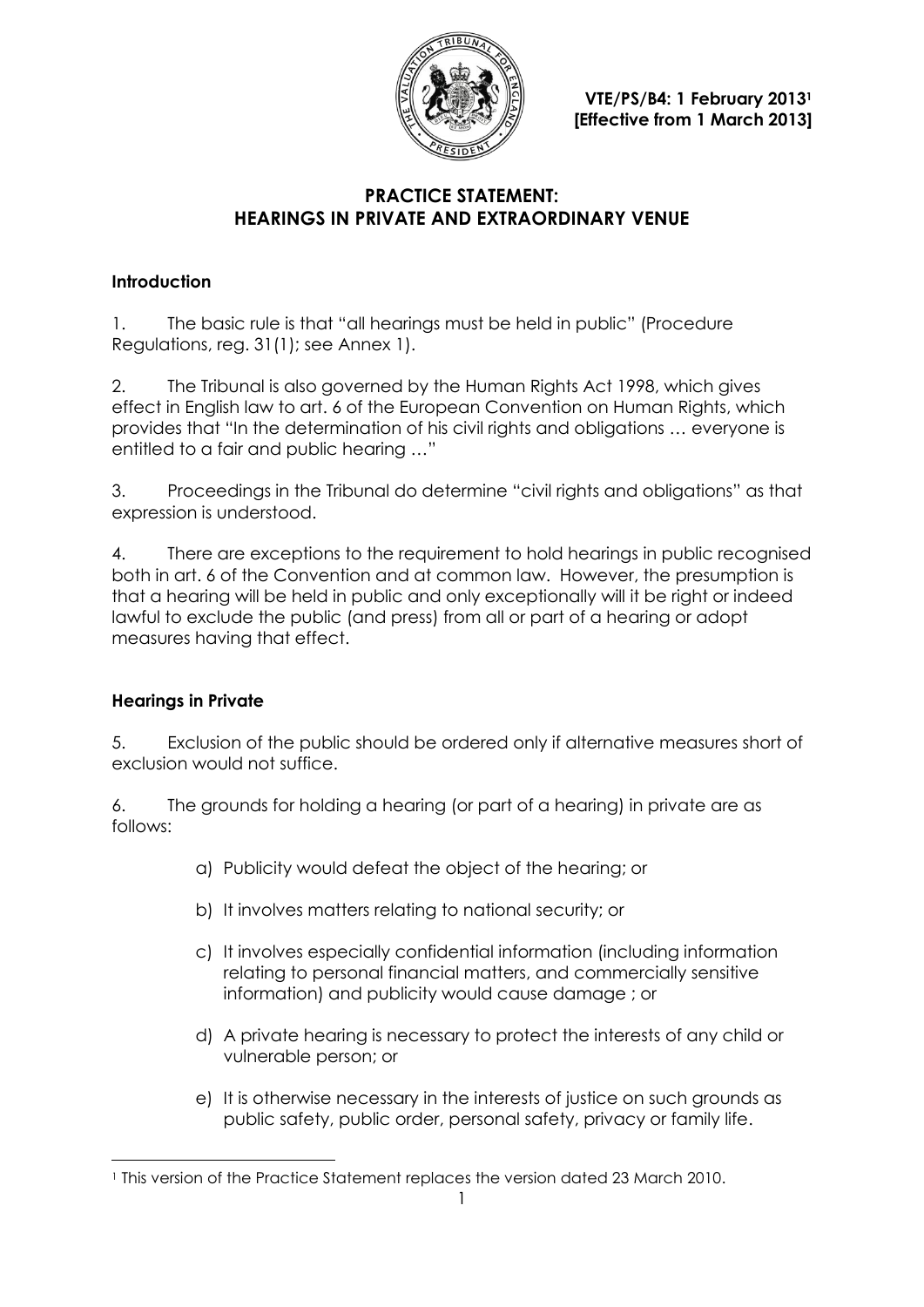7. An application must be made in writing in advance of the hearing with full supporting argument and a copy served on the other party or parties, who may make representations to the President.

8. Where an application is made orally at the hearing, the appeal will normally be adjourned and the party advised of the proper procedure unless the panel is of the view that the application is entirely without merit and is being used merely to delay proceedings and secure an adjournment.

9. Applications will be determined by the President.

10. A direction to exclude must be clear as to who is permitted to attend and who is not.

11. The President's decision will normally be made public even if the hearing has been held in private.

12. An applicant under this Practice Statement is advised to consult Practice Statement C3: 1 February 2013 which deals with the material to be included in the published decision.

#### **Extraordinary Venue**

13. Hearings will normally be held in public at a normal venue, but in exceptional circumstances, pursuant to para. 7(e) above, the Tribunal may direct that the hearing, or part of the hearing, shall be held in a venue nominated by the appellant.

14. The venue may be the appellant's home or such other place to which he or she has access or at which he or she is staying, notwithstanding that this would have the effect of preventing the attendance of members of the public.

15. The proposed premises must be suitable for the purpose of a hearing, and, in the judgment of the Valuation Tribunal Service, suitable in terms of health and safety.

16. The appellant must apply in writing and advance compelling grounds for not being able to attend a hearing at the normal venue.

17. Medical or other evidence, as appropriate, in support of an application should normally be provided.

18. Applications should be made to the relevant local office and then forwarded to the Registrar.

19. The views of the respondent will be invited if the Registrar is of the opinion that the application has merit.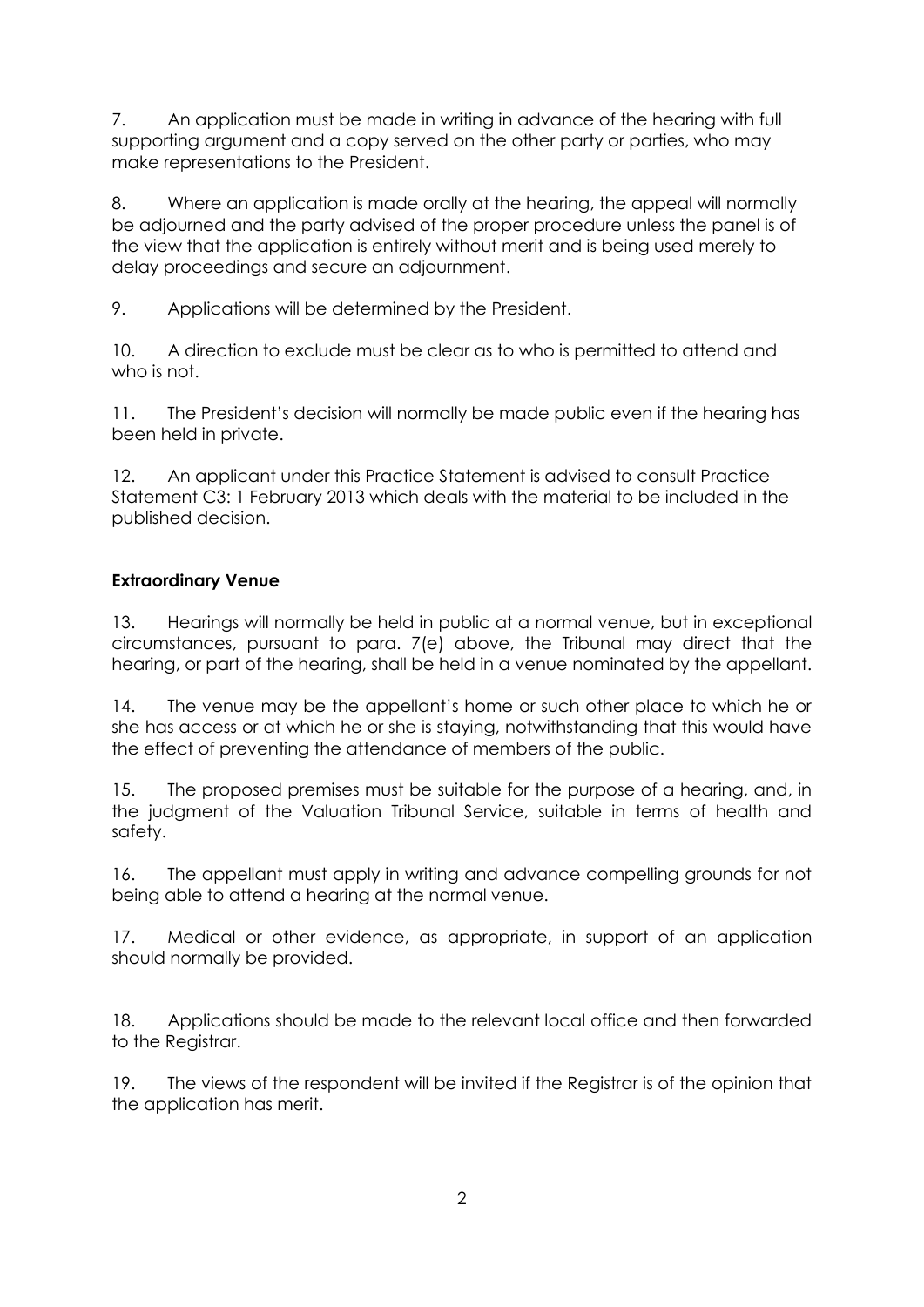20. The President may consider whether, instead of granting the application, alternative arrangements, such as telephone conferencing or the use of other technology, would be practicable and preferable.

21. The decision on the application will be taken by the President; the appellant (and, where appropriate, the respondent) will be informed.

1 February 2013

President